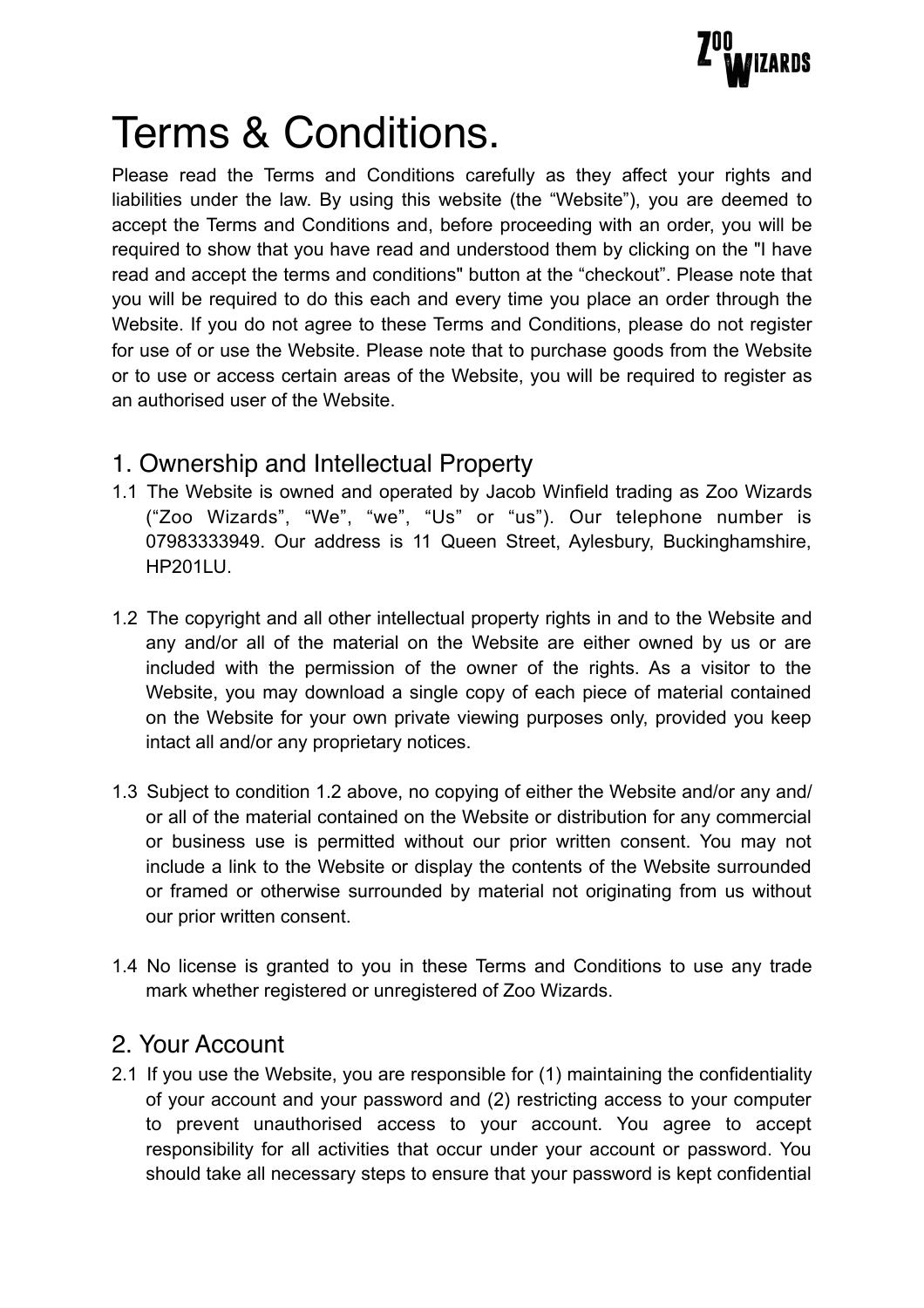

and secure and should inform us immediately if you have any reason to believe that your password has become known to anyone else, or if your password is being, or is likely to be, used in an unauthorised manner.

- 2.2 You must ensure that the details provided by you on registration at the website or at any time are correct and complete.
- 2.3 You must inform us immediately of any changes to the information that you provided when registering by updating your personal details via the 'My Account' page. Then simply enter your email address and password and you will then be able to change the details that you originally gave.

## 3. Website information & availability

- 3.1 Whilst we take reasonable care to ensure that the information on the Website is accurate and complete, some of it may be supplied to us by third parties and we are unable to check its accuracy or completeness. You are advised to verify the accuracy of any information before relying on it. Further, due to the inherent nature of the Internet, errors, interruptions and delays may occur in the service at any time. Accordingly, subject to condition 13 below, the Website is provided "AS IS" with warranties excluded to the fullest extent permissible by law. Subject to condition 13 below, we do not accept any liability arising from any inaccuracy or omission in any and/or all of the information provided on the Website or interruption in availability.
- 3.2 If a fault occurs in the service of the Website, you should report it by email and we will correct the fault as soon as we reasonably can.
- 3.3 Your access to the Website may be occasionally restricted to allow for repairs, maintenance or the introduction of new facilities or services. We will attempt to restore the service as soon as we reasonably can.
- 3.4 We understand that when shopping online, it may be difficult to visualise the actual size of an item, even where approximate product dimensions have been provided. Therefore, upon receipt of your order, please ensure that you are confident that the product(s) you have purchased will in fact be suitable for the species that the product(s) is/are brought for and their unique individual requirements.

## 4. Other promotions, vouchers & competitions.

From time to time, we (or selected third parties) may include competitions, promotions, vouchers or other offers on the Website. Each such offer and or voucher shall be subject to its own express terms, however, each offer or promotion will be subject to availability at all times. Your statutory rights are not affected.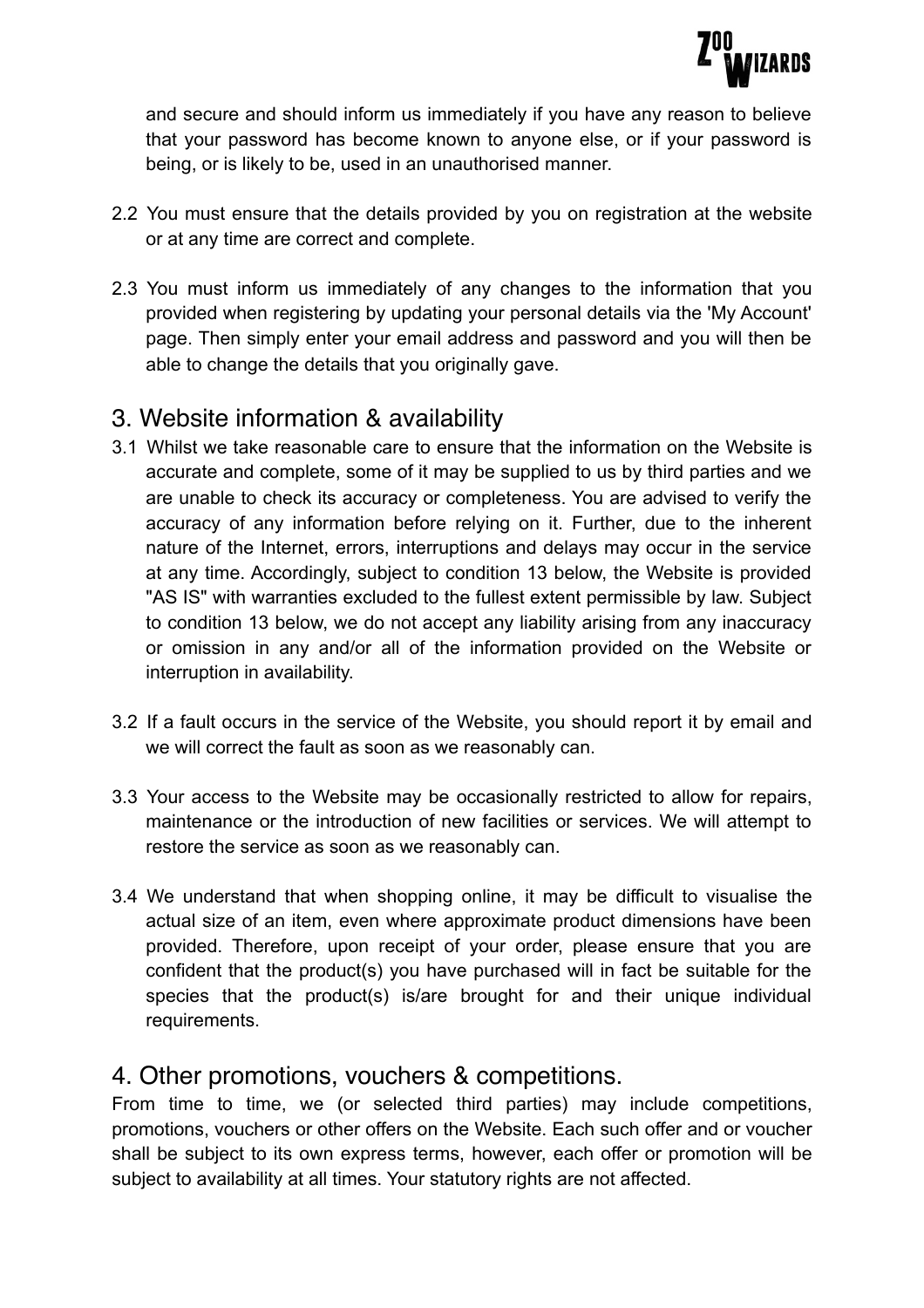

#### 5. Limitations

- 5.1 You may not use the Website for:
- 5.1.1 transmitting any unlawful, harassing, libellous, abusive, threatening, harmful, vulgar, obscene, or otherwise objectionable material;
- 5.1.2 transmitting material that encourages conduct that constitutes a criminal offence, results in civil liability or otherwise breaches any relevant laws, regulations or codes of practice;
- 5.1.3 gaining unauthorised access to other computer systems;
- 5.1.4 interfering with any other person's use or enjoyment of the Website;
- 5.1.5 breaching any laws concerning the use of public telecommunications networks;
- 5.1.6 interfering or disrupting networks or websites connected to the Website; or
- 5.1.7 making, transmitting or storing electronic copies of materials protected by copyright without the permission of the owner.
- 5.2 We reserve the right to refuse to post material on the Website or to remove material already posted on the Website.
- 5.3 You fully indemnify us against any and/or all losses, liabilities, costs and/or expenses reasonably suffered or incurred by us, any and/or all damages awarded against us under any judgment by a court of competent jurisdiction and any and/or all settlements and sums paid by us as a result of any settlement reasonably agreed by us arising out of or in connection with:
- 5.3.1 any claim by any third party that the use of the Website by you is defamatory, offensive or abusive, or of an obscene or pornographic nature, or is illegal or constitutes a breach of any applicable law, regulation or code of practice;
- 5.3.2 any claim by any third party that the use of the Website by you infringes that third party's copyright or other intellectual property rights of whatever nature; and/or
- 5.3.3 any fines or penalties imposed by any regulatory, advertising or trading body or authority in connection with the use of the Website by you.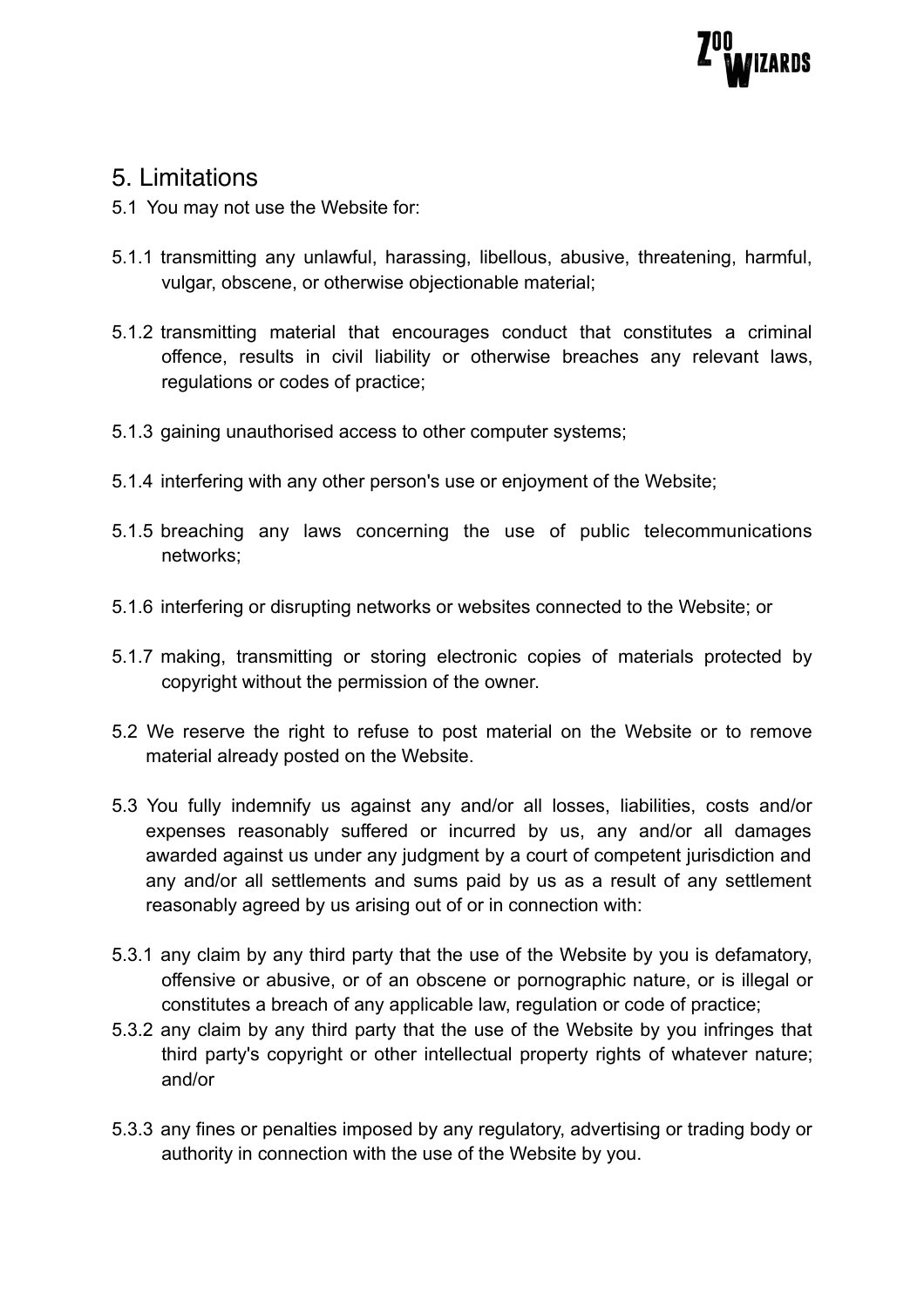

# 6. Right to suspend or cancel your registration

- 6.1 We may suspend or cancel your registration to the Website immediately or restrict or prevent your access to the Website at our reasonable discretion if you breach any of your obligations under these Terms and Conditions.
- 6.2 You can cancel your registration by giving us prior notice in writing. If you do so, you must stop using the Website.
- 6.3 The suspension or cancellation of your registration to the Website and/or your right to access and/or use the Website shall not affect either party's accrued rights or liabilities. In particular, any cancellation by you pursuant to condition 6.2 above shall not affect any outstanding orders for goods from Zoo Wizards.
- 6.4 Conditions 1, 5 and 10 of these Terms and Conditions shall survive cancellation.

#### 7. Ordering goods

- 7.1 All orders placed through the Website will be subject to our acceptance of the order.
- 7.2 When you submit an order to us on the Website, you will receive an email from us acknowledging your order ("Order Confirmation" email). You should check this email for accuracy and let us know immediately if there are any errors. Please note that the acknowledgement email does not mean that your order has been accepted. Your order constitutes an offer to us to buy goods. All orders are subject to acceptance by us, and we will confirm such acceptance to you by sending you an email that confirms the goods have been dispatched to you (the "Shipping Confirmation" email). The contract between us will only be formed when we send you the dispatch confirmation ("Shipping Confirmation"). Title to the goods will pass to you on delivery to you provided payment has been made in full. The Contract will relate only to those products whose dispatch we have confirmed in the dispatch confirmation "Shipping Confirmation" email. We will not be obliged to supply any other products which may have been part of your order until the dispatch of such goods has been confirmed in a separate dispatch confirmation "Completed Order" email.
- 7.3 Where you have used a promotional code to obtain a discount off the price of your order, acceptance of this order is subject to our verifying that the code has been issued to you personally and that you have complied with all the terms of the offer and qualify for the promotional code. In the event that the code has not been issued to you for your personal use, or you do not qualify for the promotion, the price of the order will be adjusted notwithstanding any email confirmation which you receive. Refunds for goods purchased under a promotional offer will be based on the terms of the promotional price. Your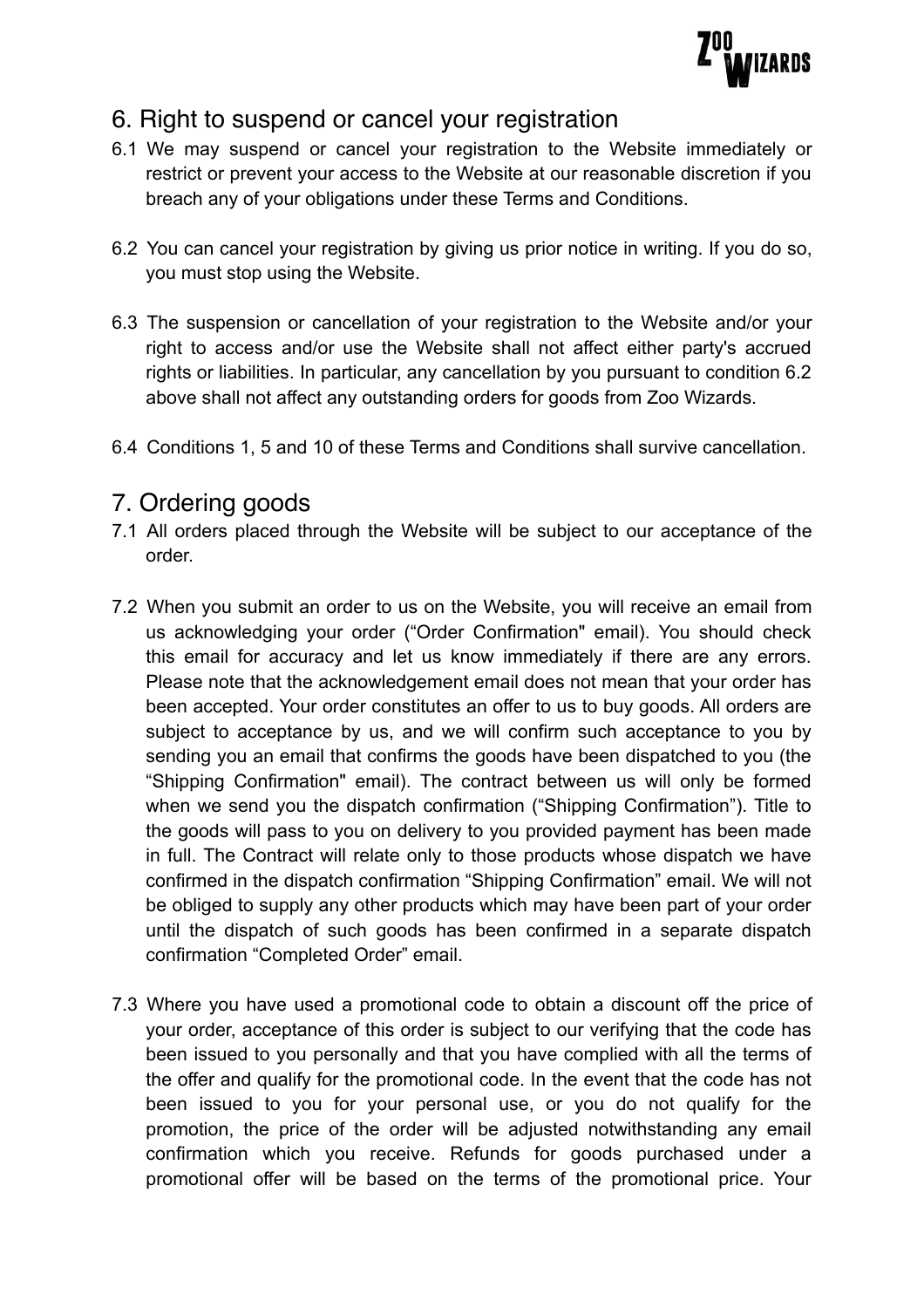

statutory rights are not affected.

# 8. Pricing, processing your orders and payment

- 8.1 The price of any goods will be as quoted on the Website from time to time, except in cases of obvious error. Subject to condition 8.4 below, in the event of obvious inaccuracies in the prices quoted on the Website, we reserve the right not to fulfil and/or to cancel any orders placed by you in reliance on the inaccurate prices.
- 8.2 Prices are liable to change at any time, but changes will not affect orders in respect of which we have already sent you a dispatch confirmation "Completed Order" email.
- 8.3 Payment for all goods, either by credit or debit card, will be taken from your card at the time we receive your order, once we have checked your card details and stock availability. Any payment made to us will be refunded if we do not accept your order.
- 8.4 Whilst it is our intention to keep the Website up to date and error free, product description or pricing errors may occur. If we discover such an error after you have submitted an order to us, we will contact you prior to accepting your order with the correct details. You may then either cancel your order or confirm it based on the correct information. If we are unable to contact you, we will treat your order as cancelled.
- 8.5 All prices shown on the Website are inclusive of United Kingdom Value Added Tax (VAT). Delivery charges are clearly highlighted throughout the Website.

## 9. Availability and delivery

Your order will be fulfilled by the delivery date set out in the dispatch confirmation "Completed Order" email or, if no delivery date is specified, then within 30 days of the date of the Dispatch Confirmation, unless there are exceptional circumstances such as a Force Majeure Event (see condition 16 below).

## 10. Consumer Rights

10.1 If you are contracting as a consumer, you may cancel any Contract between us in accordance with our refunds policy set out in condition 11 below. This is in addition to your statutory rights. If you are unhappy with the quality of the goods you have received or don't believe that they reflect those in respect of which you entered the Contract with us, then please contact us immediately.

10.2 To cancel any Contract between us pursuant to condition 10.1 above, you must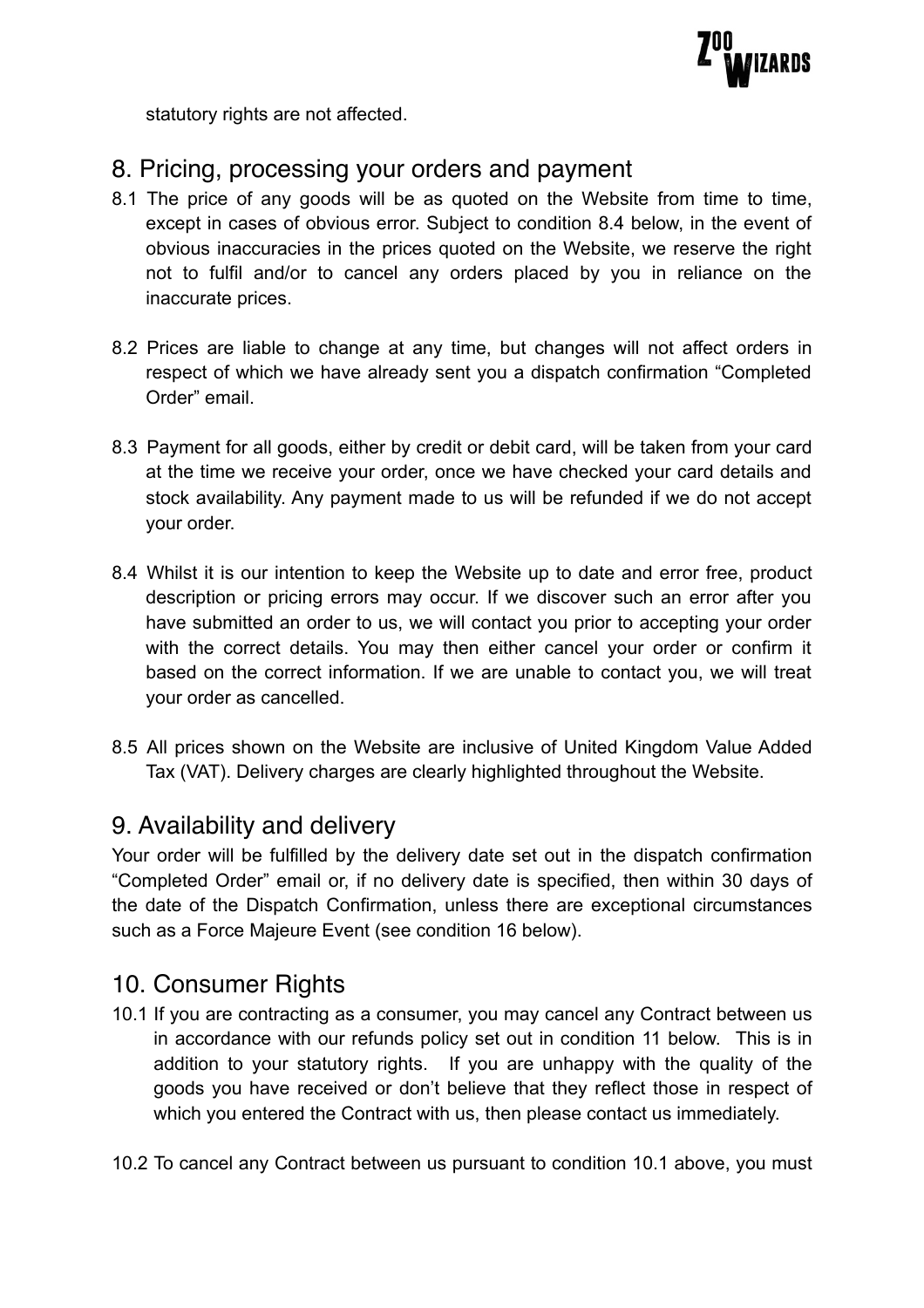

inform us by emailing us directly at [zoowizardsproducts@gmail.com](mailto:zoowizardsproducts@gmail.com) within the time limit set out in condition 11 below and return the goods to us under the conditions we provide in accordance with condition 11 below.

#### 11. Refunds Policy

- 11.1 When you return a product to us pursuant to condition 10 above (in addition to your statutory rights):
- 11.1.1 where the goods are not defective, you must inform us in writing (pursuant to condition 10.2 above) within 14 days of your receipt of the goods and must return the goods to us within 14 days of such notice. In such event we will process the refund due to you as soon as possible and, in any case, within 14 days of the day that we receive the goods in question back from you or you provide evidence to us that you have returned the goods to us, in either case in undamaged and resalable form. In this case, subject to condition 11.3 below, we will refund the price of the goods in full together with the original delivery charge (if any) (provided you return the full order to us), but not the costs you incur in returning the item to us; or
- 11.1.2 because you claim that the goods are defective, you must inform us in writing (pursuant to condition 10.2 above) as soon as reasonably practicable and in any event within 30 days of your receipt of the goods, and must return the goods to us as soon as reasonably practicable thereafter, subject to any arrangements we may make pursuant to condition 10.1 above. In such event, we will examine the returned goods and (assuming we agree that the goods are defective) we will notify you of your refund by either post, telephone or email within a reasonable period of time. We will usually process the refund due to you as soon as possible and, in any case, within 30 days of the day we confirmed to you that you were entitled to a refund for the defective goods. Goods returned by you because of a defect will be refunded in full, including a refund of the original delivery charge (if any) for sending the item to you and the cost incurred by you in returning the item(s) to us.
- 11.2 In the case of returns pursuant to condition 11.1.1 above (i.e., returns of nondefective goods) we may reduce the amount of money refunded to you where you have used the goods beyond the handling that is necessary for you to make sure the goods are as you expected, for example the handling you would do in a shop.
- 11.3 We are unable to offer a refund on personalised, custom-made or made-to-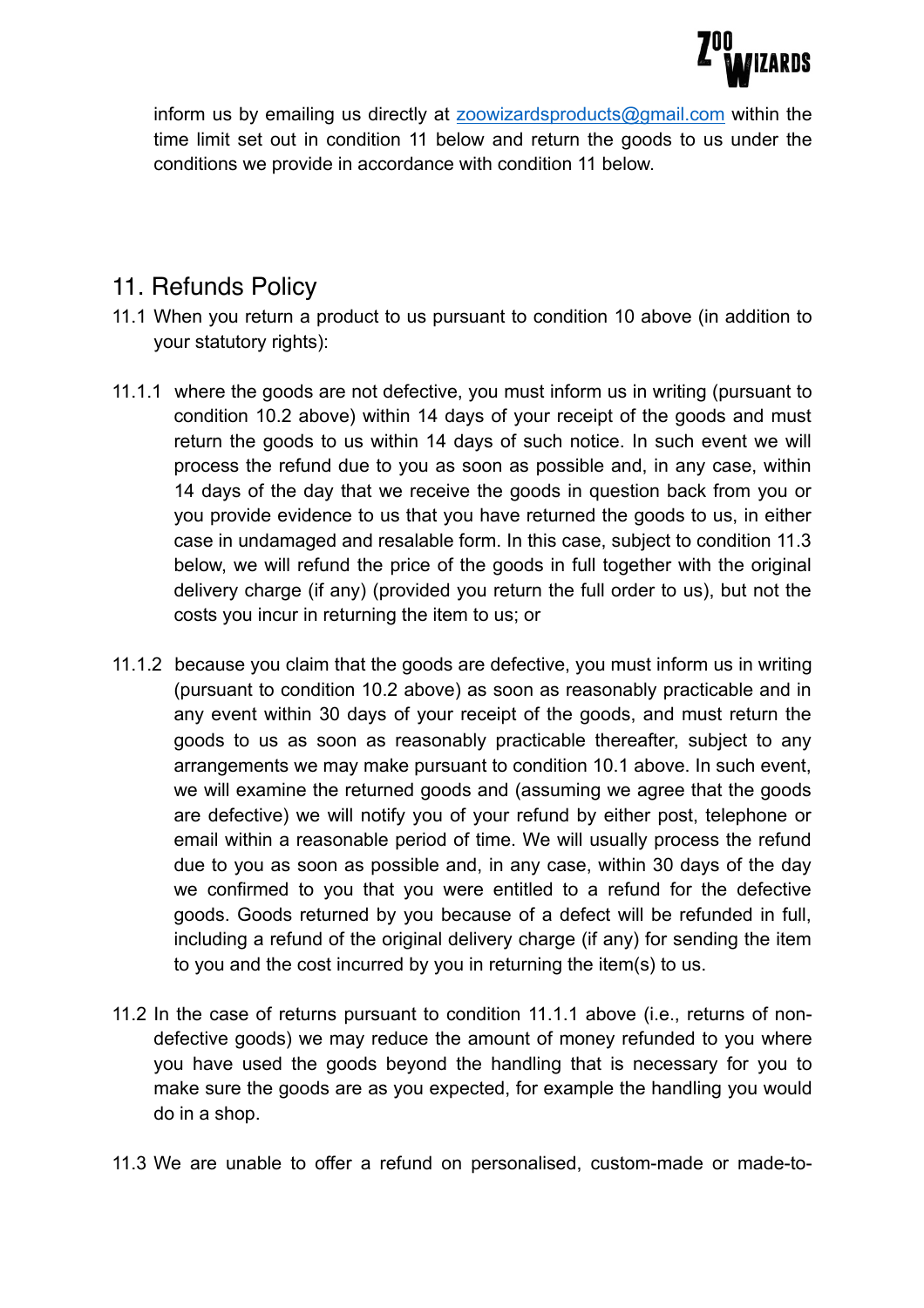

measure goods made to your specification unless the goods are defective. If you claim the goods are defective, we will examine the goods and condition 11.1.2 will apply.

11.4 A cancellation form can be provided on request.

#### 12. Risk and Title

- 12.1 The goods will be at your risk from the time of dispatch by us.
- 12.2 Ownership of the goods will only pass to you in accordance with and as set out in condition 7.2 above.

#### 13. Our Liability

- 13.1 We warrant to you that any goods purchased from us though the Website are of satisfactory quality and reasonably fit for the purposes for which products of such kind are commonly supplied.
- 13.2 We shall not be responsible to you or any third party (including, without limitation, whether in contract, tort (including negligence) or otherwise) for incidental, special, indirect or consequential loss or damage, any loss of profit (direct or indirect), loss of sales, loss of goodwill or reputation, loss of business or third party claims arising out of or in connection with the performance or non performance of our obligations under these Terms and Conditions, including such damages as listed in this condition 13.2 as may be reasonably foreseeable at the date you order the goods.
- 13.3 We shall not be liable for any loss, claim or damage of any kind (including, without limitation, whether based in contract, tort or otherwise) which arises out of (a) the use of, or inability to use, this Website or content found in this Website, or (b) the unauthorised access to or alteration of your transmissions or data, even if We have been advised of the possibility of such damages unless resulting from the gross negligence or intentional actions of Zoo Wizards.
- 13.4 If you are contracting as a business, our liability for any claim for loss or damage shall be limited to the purchase price of the goods you purchased.
- 13.5 If you are contracting as a consumer, our liability for any claim for loss or damage shall be limited to three times the purchase price of the goods you purchased.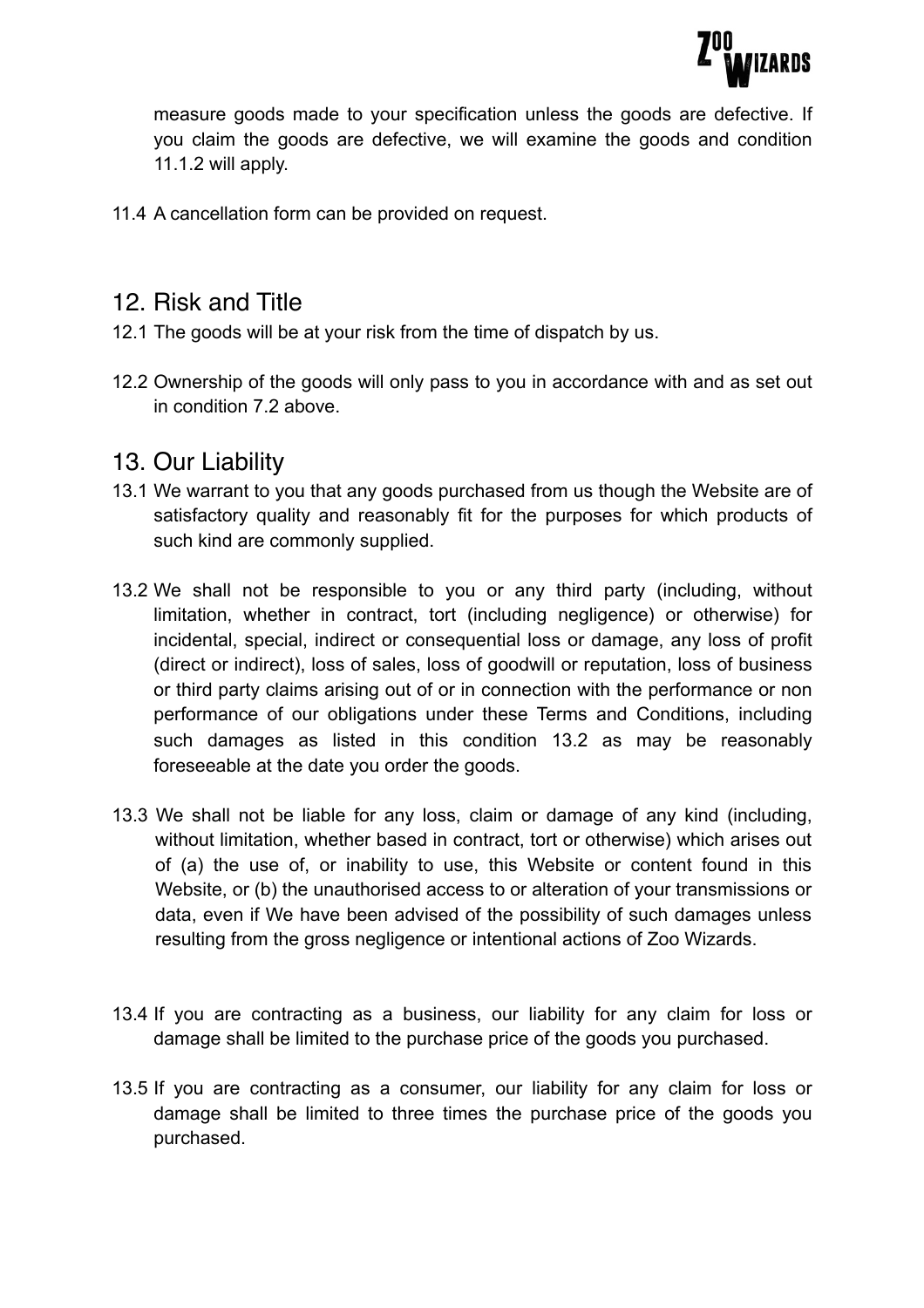

- 13.6 Nothing in these Terms and Conditions shall exclude or restrict our liability:
- 13.6.1 for death or personal injury caused by our negligence;
- 13.6.2 under section 2(3) of the Consumer Protection Act 1987;
- 13.6.3 for fraud or fraudulent misrepresentation; or
- 13.6.4 for any matter for which it would be illegal for us to exclude or limit, or attempt to exclude or limit, our liability.

#### 14. Written communications

Applicable laws require that some of the information or communications we send to you should be in writing. When using the Website, you accept that communication with us will be mainly electronic. We will contact you by email or provide you with information by posting notices on the Website. For contractual purposes, you agree to this electronic means of communication and you acknowledge that all contracts, notices, information and other communications that we provide to you electronically comply with any legal requirement that such communications be in writing. This condition does not affect your statutory rights.

#### 15. Notices

All notices given by you to us must be given to Zoo Wizards, 11 Queen Street Aylesbury, Buckinghamshire, HP201LU. We may give notice to you at either the email or postal address you provide to us upon registration or when placing an order, or in any of the ways specified in condition 14 above. Notice will be deemed received and properly served immediately when posted on the Website, 24 hours after an email is sent, or three days after the date of posting of any letter. In proving the service of any notice, it will be sufficient to prove, in the case of a letter, that such letter was properly addressed, stamped and placed in the post and, in the case of an email, that such email was sent to the specified email address of the addressee.

## 16. Events outside our control

- 16.1 We will not be liable or responsible for any failure to perform, or delay in performance of, any of our obligations under a Contract that is caused by events outside our reasonable control ("Force Majeure Event").
- 16.2 A Force Majeure Event includes any act, event, non-happening, omission or accident beyond our reasonable control and includes in particular (without limitation) the following:
- 16.2.1 strikes, lock-outs or other industrial action;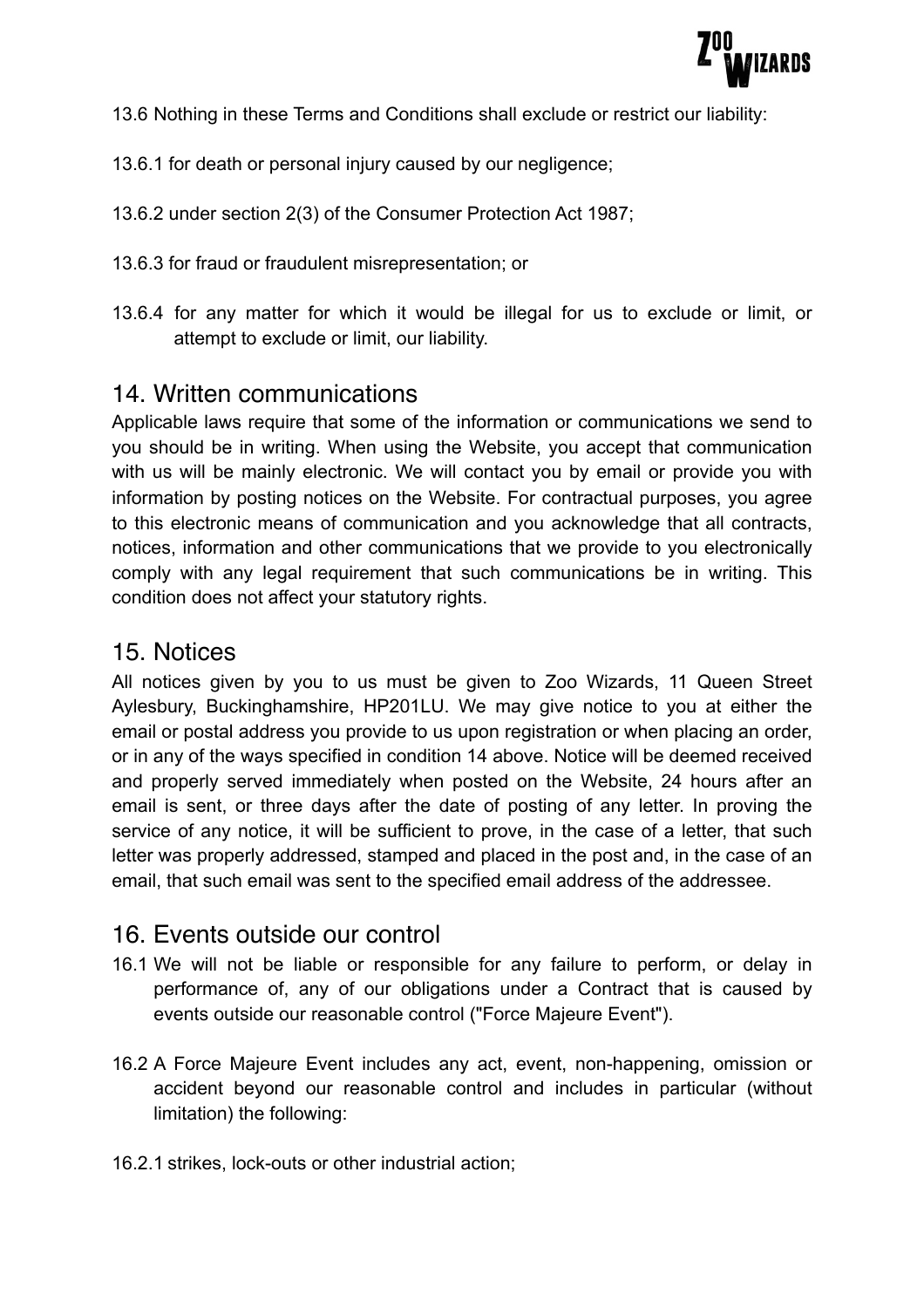

- 16.2.2 civil commotion, riot, invasion, terrorist attack or threat of terrorist attack, war (whether declared or not) or threat or preparation for war;
- 16.2.3 fire, explosion, inclement weather, including storms, flood, earthquake, subsidence, epidemic or other natural disaster;
- 16.2.4 inability of the use of railways, shipping, aircraft, motor transport or other means of public or private transport;
- 16.2.5 impossibility of the use of public or private telecommunications networks;
- 16.2.6 systems affected as a result of computer hacking or virus; and
- 16.2.7 the acts, decrees, legislation, regulations or restrictions of any government.
- 16.3 Our performance under any Contract between us is deemed to be suspended for the period that the Force Majeure Event continues, and we will have an extension of time for performance for the duration of that period. Where practicable, we will endeavour to bring the Force Majeure Event to a close or to find a solution by which our obligations under any Contract between us may be performed despite the Force Majeure Event.

#### 17. Waiver

- 17.1 If we fail, at any time during the term of any Contract between us, to insist upon strict performance of any of your obligations under any Contract between us or any of these Terms and Conditions, or if we fail to exercise any of the rights or remedies to which we are entitled under any Contract between us, this shall not constitute a waiver of such rights or remedies and shall not relieve you from compliance with such obligations.
- 17.2 A waiver by us of any default shall not constitute a waiver of any subsequent default.
- 17.3 No waiver by us of any of these Terms and Conditions shall be effective unless it is expressly stated to be a waiver and is communicated to you in writing in accordance with condition 14 or 15 above.

#### 18. General

18.1 The use of the Website and any Contracts formed between us are governed by English and Welsh law. Any dispute arising from, or related to, such use and any such Contracts shall be subject to the exclusive jurisdiction of the courts of England and Wales. We make no promise that materials on the Website are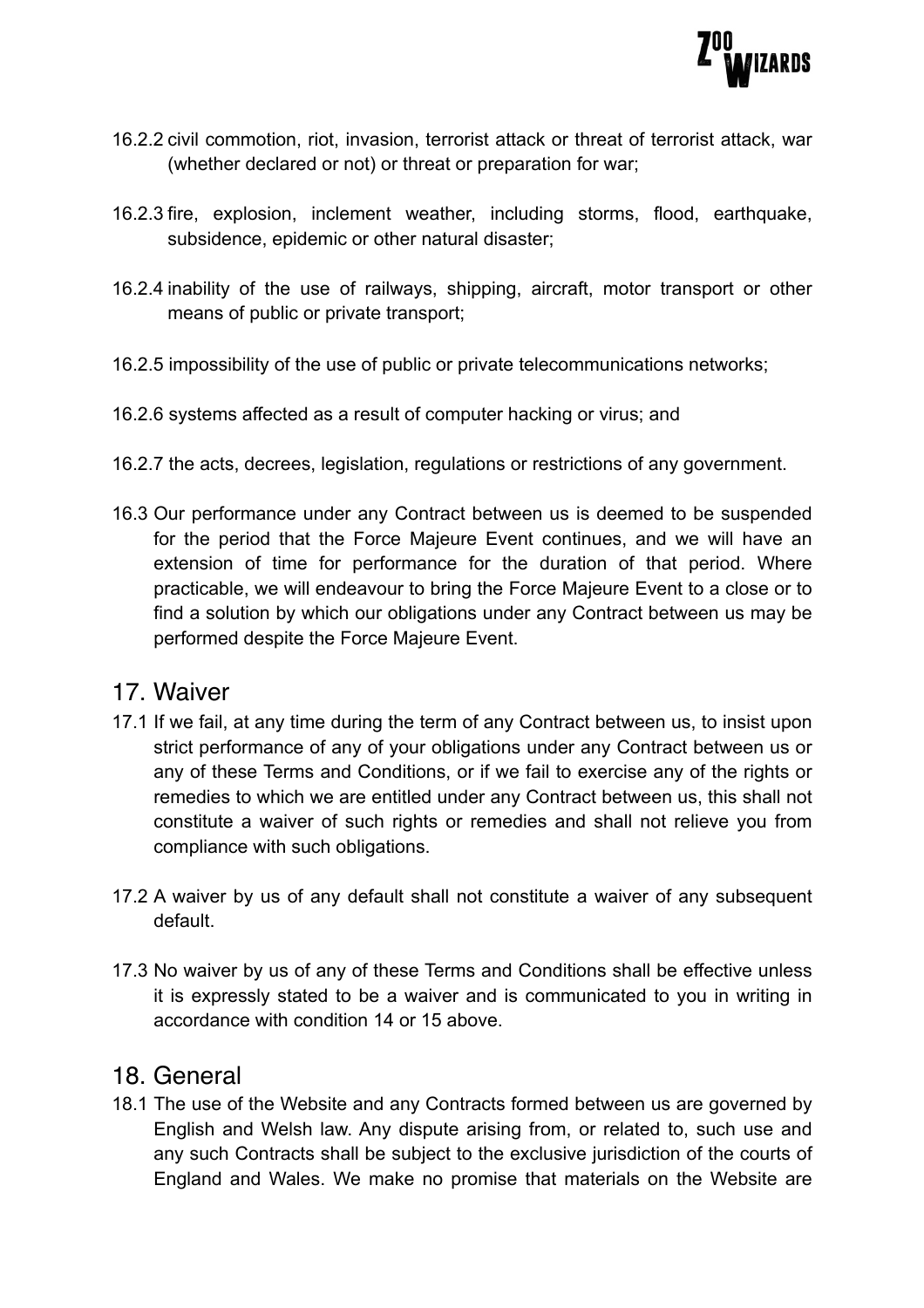

appropriate or available for use in locations outside the United Kingdom and accessing the Website from territories where its contents are illegal or unlawful is prohibited. If you choose to access the Website from locations outside the United Kingdom, you do so on your own initiative and are responsible for compliance with local laws. Overseas orders (i.e. orders from, or to be delivered to, outside the United Kingdom) will be considered on an individual basis and we reserve the right not to accept or fulfill any such order. Regardless of whether or not we initially purport to accept such an order, you shall indemnify us on demand against any loss we may suffer in connection with noncompliance with local laws by you or by us (including, without limitation, whether pursuant to you accessing the Website, or you placing an order, or us accepting or purporting to accept an order, or otherwise).

- 18.2 A person who is not a party to these Terms and Conditions or any Contract between us shall have no right to enforce any term of the Terms and Conditions and/or any and/or all Contracts between us under the Contracts (Rights of Third Parties) Act 1999.
- 18.3 If any provision of these Terms and Conditions or any provisions of any Contract between us are found to be invalid, unlawful or unenforceable by a court of competent jurisdiction to any extent, such provision will to that extent be severed from the remaining provisions, which will continue to be valid to the fullest extent permitted by law.
- 18.4 We may assign, charge or transfer any of our rights or subcontract or otherwise transfer any of our obligations under these Terms and Conditions or any Contract to any third party at any time.
- 18.5 You may not assign, charge or transfer any of your rights or subcontract or otherwise transfer any of your obligations under these Terms and Conditions and/or any Contract between us except with our specific prior written permission.
- 18.6 We reserve the right to revise and amend these Terms and Conditions from time to time and any such changes will be communicated on the Website. You will be subject to the policies and the Terms and Conditions in force at the time that you order goods from us, unless any change to those policies or the Terms and Conditions is required to be made by law or governmental authority (in which case, to the extent applicable, it will apply to orders previously placed by you), or if we notify you of the change to those policies or these Terms and Conditions before we send you the Dispatch Confirmation (in which case we have the right to assume that you have accepted the change to the Terms and Conditions, unless you notify us to the contrary within seven working days of